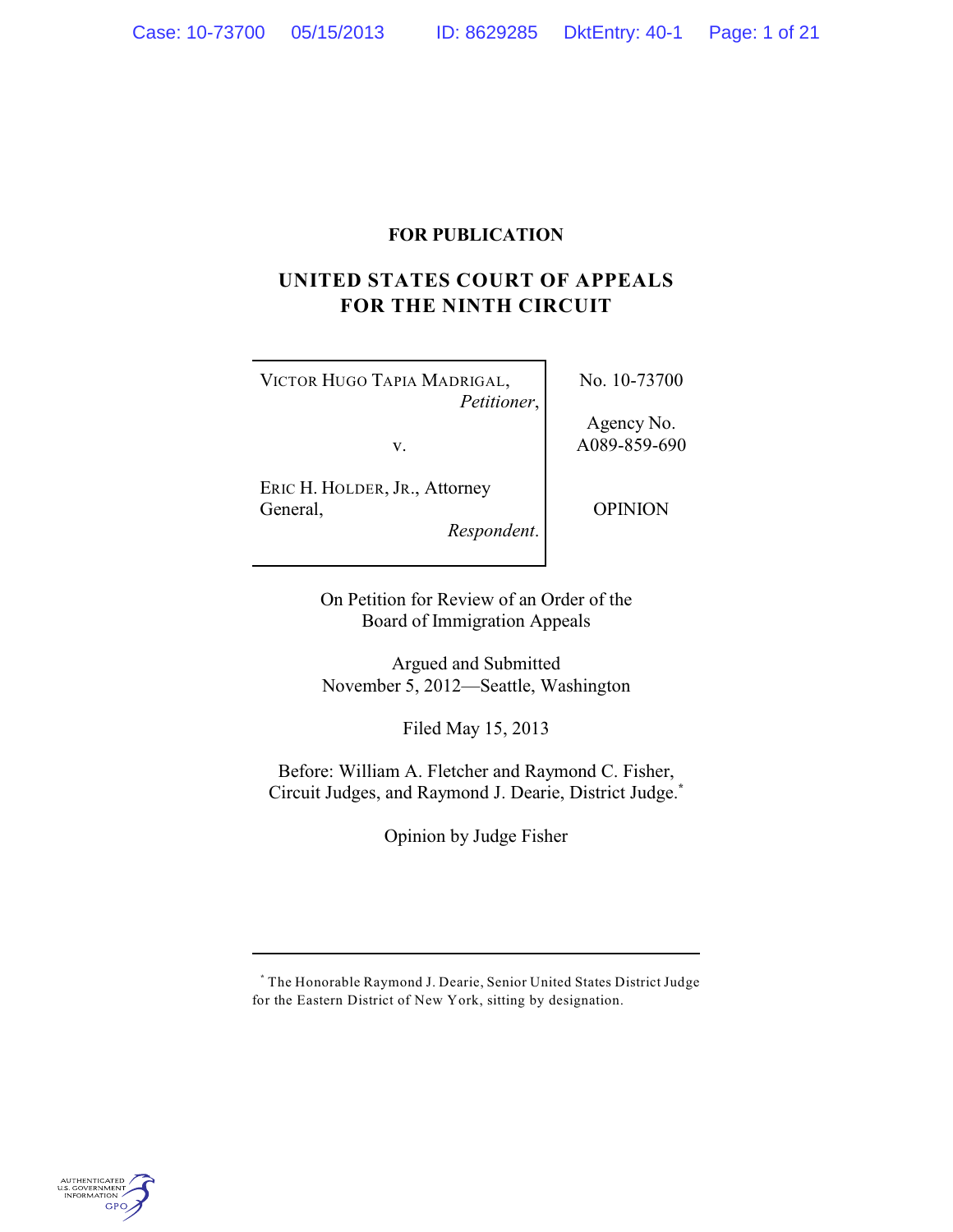# **SUMMARY \*\***

## **Immigration**

The panel granted a petition for review of the Board of Immigration Appeals' decision denying asylum, withholding of removal, and protection under the Convention Against Torture to a citizen of Mexico who asserted claims based on his past military service and involvement in the arrest of several members of the Los Zetas drug cartel.

The panel held that the Board erred by concluding that the harm petitioner suffered, including attempts by unknown individuals to find him after he relocated, a drive-by shooting, and an anonymous threatening note, did not rise to the level of past persecution. The panel held that the Board erred by viewing these incidents in isolation, instead of examining the totality of the circumstances, and remanded for the Board to reconsider whether petitioner met his burden of establishing that Los Zetas were likely responsible for the incidents. The panel explained that if Los Zetas were responsible, then the record compels the conclusion that petitioner's membership in the particular social group of "former Mexican army soldiers who participated in anti-drug activity" was at least one central reason for his persecution.

The panel held that the Board erred by focusing only on the Mexican government's willingness to control Los Zetas, and remanded for the Board to consider in the first instance whether the Mexican government is able to control Los Zetas,

<sup>\*\*\*</sup> This summary constitutes no part of the opinion of the court. It has been prepared by court staff for the convenience of the reader.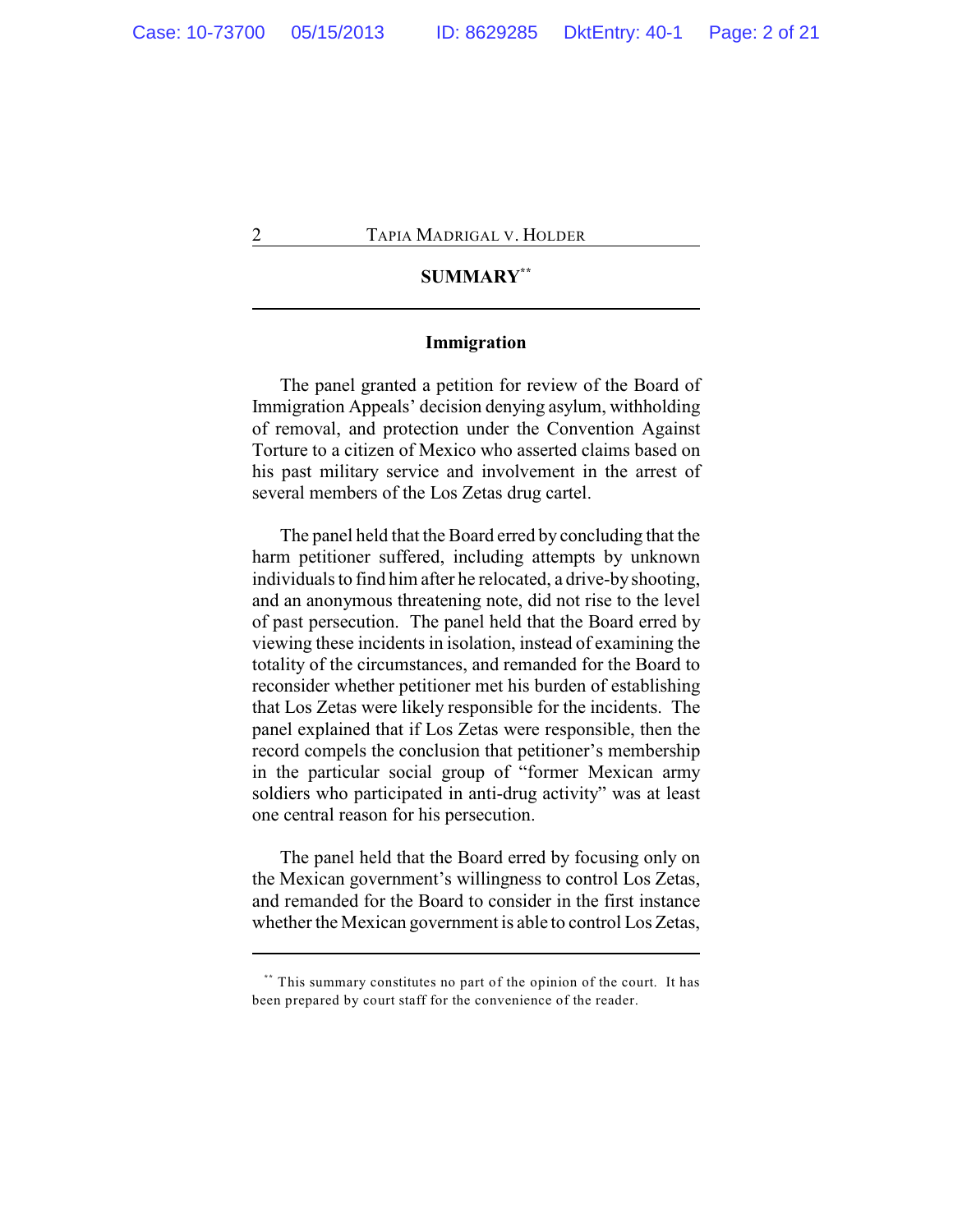and also whether a Mexican public official would likely acquiesce to any torture.

## **COUNSEL**

Theodore J. Angelis and John S. Wilson (argued), K&L Gates, LLP, Seattle, Washington, for Petitioner.

Tony West, Assistant Attorney General, Civil Division, Shelley R. Goad, Assistant Director, and Julia J. Tyler (argued), Trial Attorney, Office of Immigration Litigation, Civil Division, United States Department of Justice, Washington, D.C., for Respondent.

#### **OPINION**

FISHER, Circuit Judge:

Victor Hugo Tapia Madrigal, a former member of the Mexican military, petitions for review of a decision of the Board of Immigration Appeals (BIA) denying him asylum, withholding of removal and relief under the Convention Against Torture (CAT). Because the BIA's decision employed incorrect legal standards and rests on factual findings not supported by substantial evidence, we grant the petition for review and remand to the BIA.

## **I. BACKGROUND**

Tapia Madrigal is a native and citizen of Mexico. In a hearing before an immigration judge (IJ), Tapia Madrigal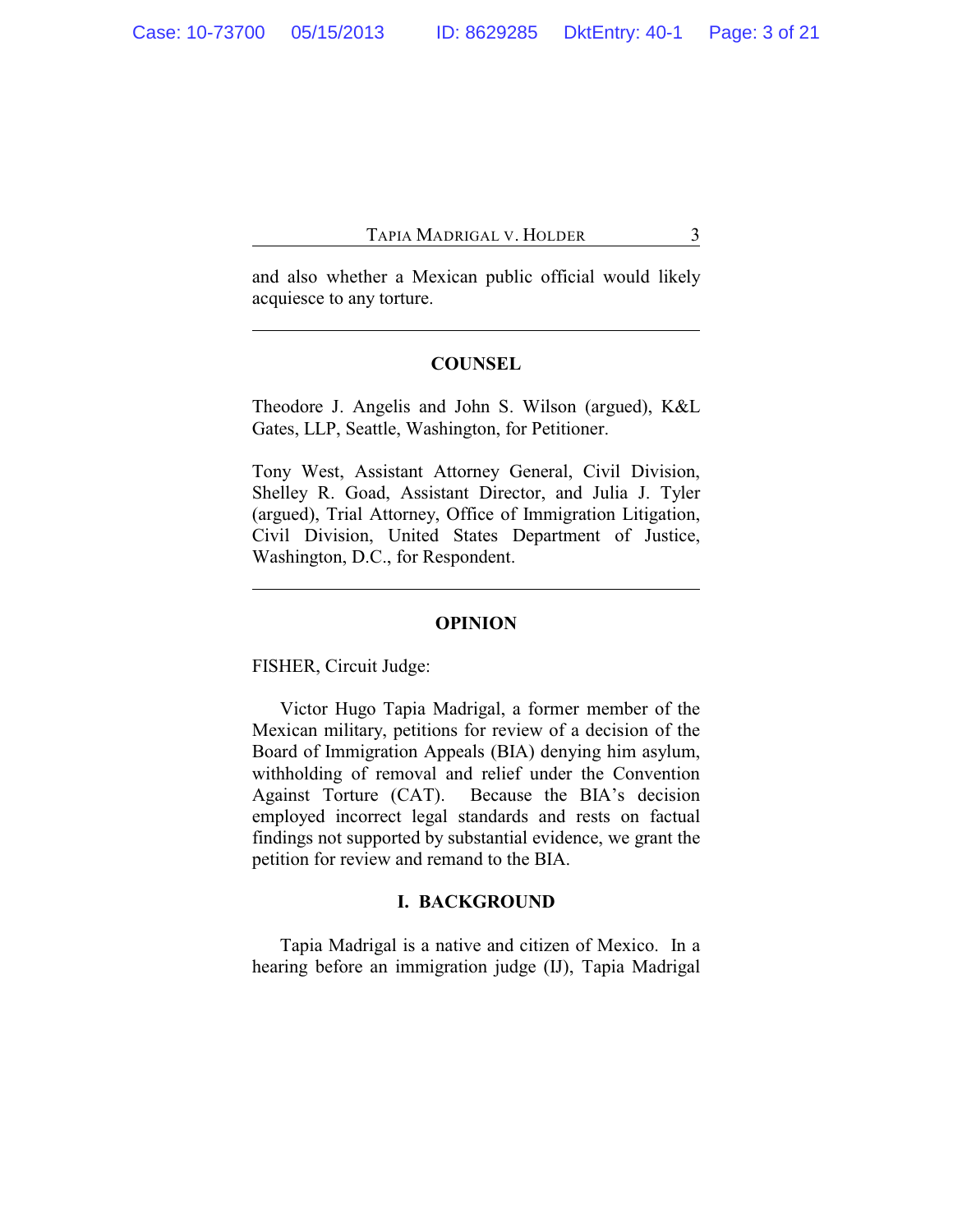testified that he joined the Mexican army in 2005 at age 18.**<sup>1</sup>** After basic training, he was assigned to a military base in the state of Jalisco, where he spent the next two-and-a-half years conducting anti-drug activities such as destroying marijuana and poppy flower crops. In mid-2007, 10 members of the Los Zetas drug cartel were arrested, including at least one high-ranking member. Tapia Madrigal was not involved in the arrest, but he assisted in transferring the arrestees from the small town where they were apprehended to civil authorities in Guadalajara. The transfer was broadcast on national television because of the importance of some of the arrestees. The national broadcast provided a clear view of Tapia Madrigal's face.

When Tapia Madrigal left his military base on authorized leave after the transfer of the arrestees, two men wearing masks kidnapped him while he was waiting for the bus not far from the base. The men covered his head, forced him into a truck and beat him with their fists, boots and heavy objects. They threatened to kill him because of his participation in transferring the arrestees, leading Tapia Madrigal to believe the men were members of Los Zetas. After 24 hours of beatings, the men released Tapia Madrigal with a message to convey: tell his commanding officer, Fortino Castillo León, that the 10 arrestees must be released or else all the people responsible for the arrest would be killed. Tapia Madrigal conveyed the message to Commander León, who did not believe the story and did not release the arrestees.

<sup>&</sup>lt;sup>1</sup> The IJ found Tapia Madrigal to be a credible witness. We therefore assume that his testimony, as set forth in declarations and live testimony before the IJ, was true. *See Kalubi v. Ashcroft*, 364 F.3d 1134, 1137 (9th Cir. 2004).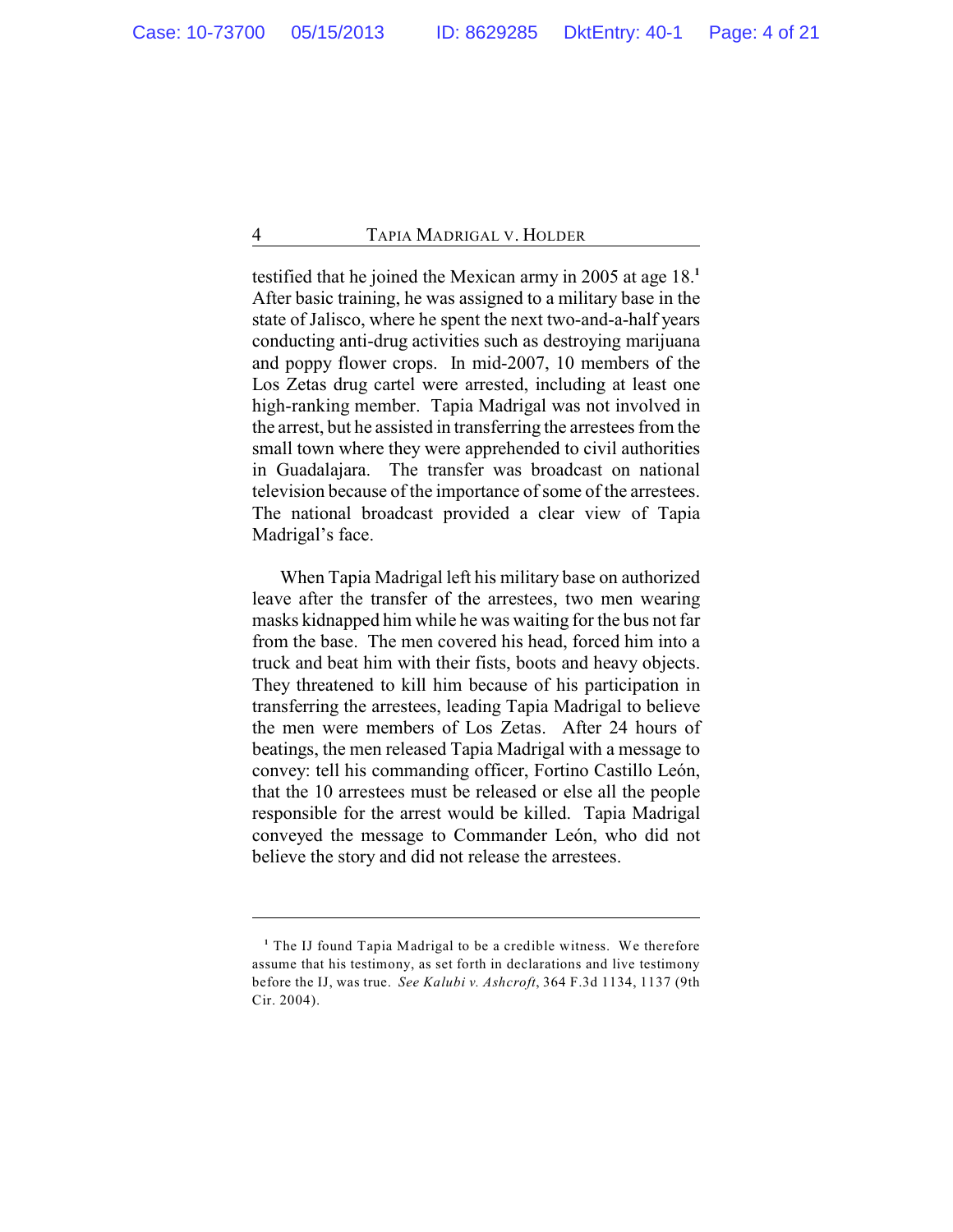After a day off to recover from his injuries, Tapia Madrigal was sent on a three-month mission to destroy marijuana crops. When he returned to the base, he learned that all the soldiers who had arrested the 10 members of Los Zetas had been beheaded while on leave. Fearing for his safety, Tapia Madrigal decided to leave the army. He went to his family's home for a few months, but after learning that Commander León had also been killed, he discreetly moved to a small town. Whenever someone asked Tapia Madrigal's family members where he was, his family members would lie about his whereabouts. Some of the people who asked about his current location were strangers, and Tapia Madrigal believes these strangers were affiliates of Los Zetas who were trying to find him.

Four or five months later, unknown individuals shot at Tapia Madrigal from a passing car while he was walking down the street in his new town. No one else was in the vicinity, so Tapia Madrigal felt sure the bullets were intended for him. He dropped to the ground to avoid the bullets and escaped harm. The car sped up and drove away quickly. Tapia Madrigal testified that he had not made any enemies in his new town and that he knew of no one who wished him harm besides members of Los Zetas. After this experience, he decided to leave Mexico.

After he moved to the United States in 2008, an anonymous letter was left at Tapia Madrigal's mother's house in Mexico. The letter, which was written by pasting together letters of different sizes and fonts that had been cut from other published materials, threatened Tapia Madrigal's life and stated that he had been located. After his mother and one of his sisters read the letter, his mother tore up the letter in her distress.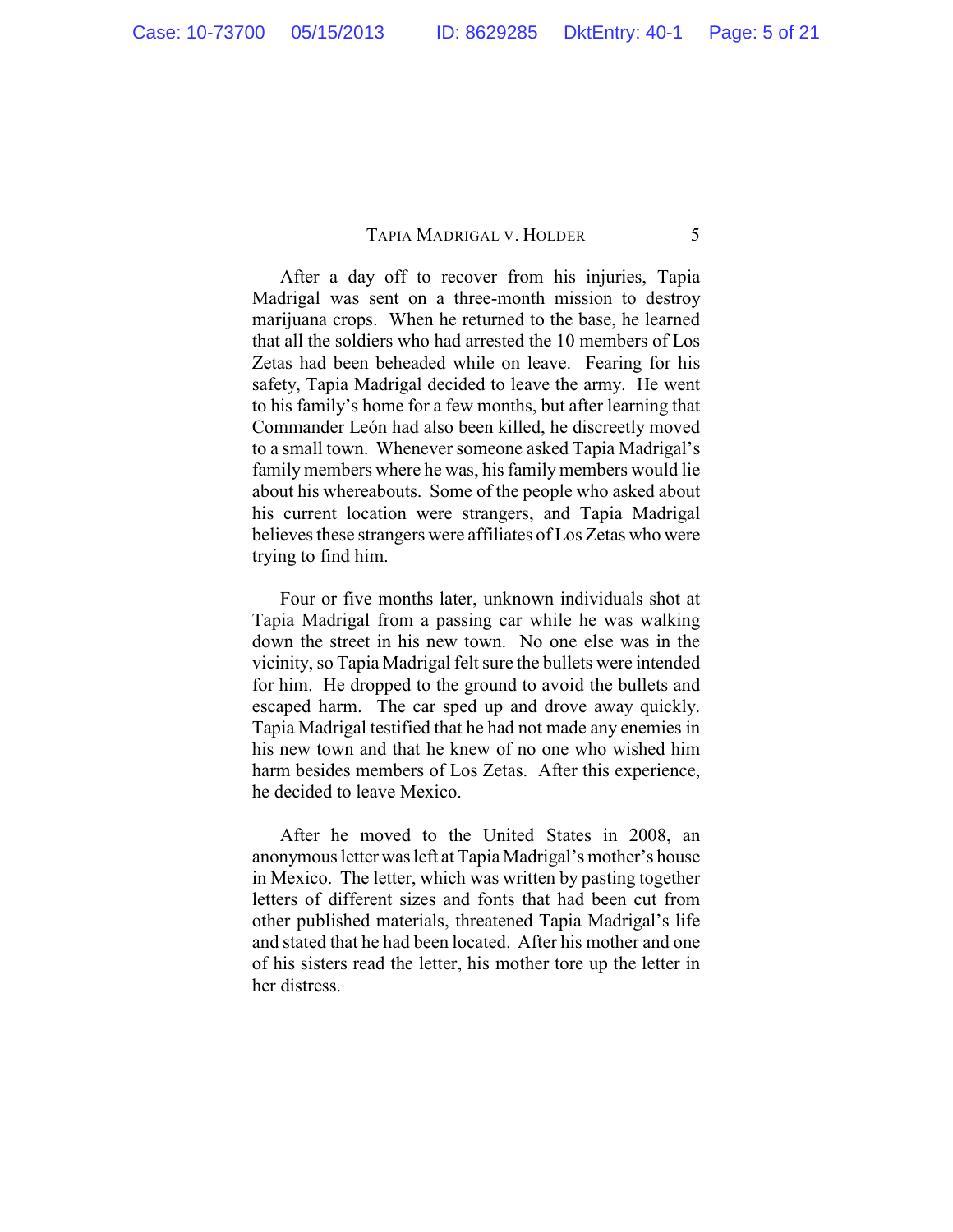The government initiated removal proceedings against Tapia Madrigal in 2009. Tapia Madrigal conceded removability, but sought asylum, withholding of removal and CAT relief. The IJ determined Tapia Madrigal was ineligible for all forms of requested relief, and the BIA dismissed his appeal. Tapia Madrigal petitions for review.

## **II. STANDARD OF REVIEW**

We review for substantial evidence the factual findings supporting the BIA's decision that an applicant has not established eligibility for asylum, *see Yan Xia Zhu v. Mukasey*, 537 F.3d 1034, 1038 (9th Cir. 2008), withholding of removal, *see Pagayon v. Holder*, 675 F.3d 1182, 1190 (9th Cir. 2011), or relief under CAT, *see Li Chen Zheng v. Ashcroft*, 332 F.3d 1186, 1193 (9th Cir. 2003). We review questions of law de novo. *See Yan Xia Zhu*, 537 F.3d at 1038.

## **III. ASYLUM**

To establish asylum eligibility, an applicant must show that he is unable or unwilling to return to his country of nationality "because of persecution or a well-founded fear of persecution on account of race, religion, nationality, membership in a particular social group, or political opinion." 8 U.S.C. § 1101(a)(42)(A); *see also* 8 U.S.C. § 1158(b)(1)(A). "Either past persecution or a well-founded fear of future persecution provides eligibility for a discretionary grant of asylum." *Baghdasaryan v. Holder*, 592 F.3d 1018, 1023 (9th Cir. 2010) (quoting *Ratnam v. INS*, 154 F.3d 990, 994 (9th Cir. 1998)). Tapia Madrigal claims eligibility for asylum based on both past persecution and fear of future persecution.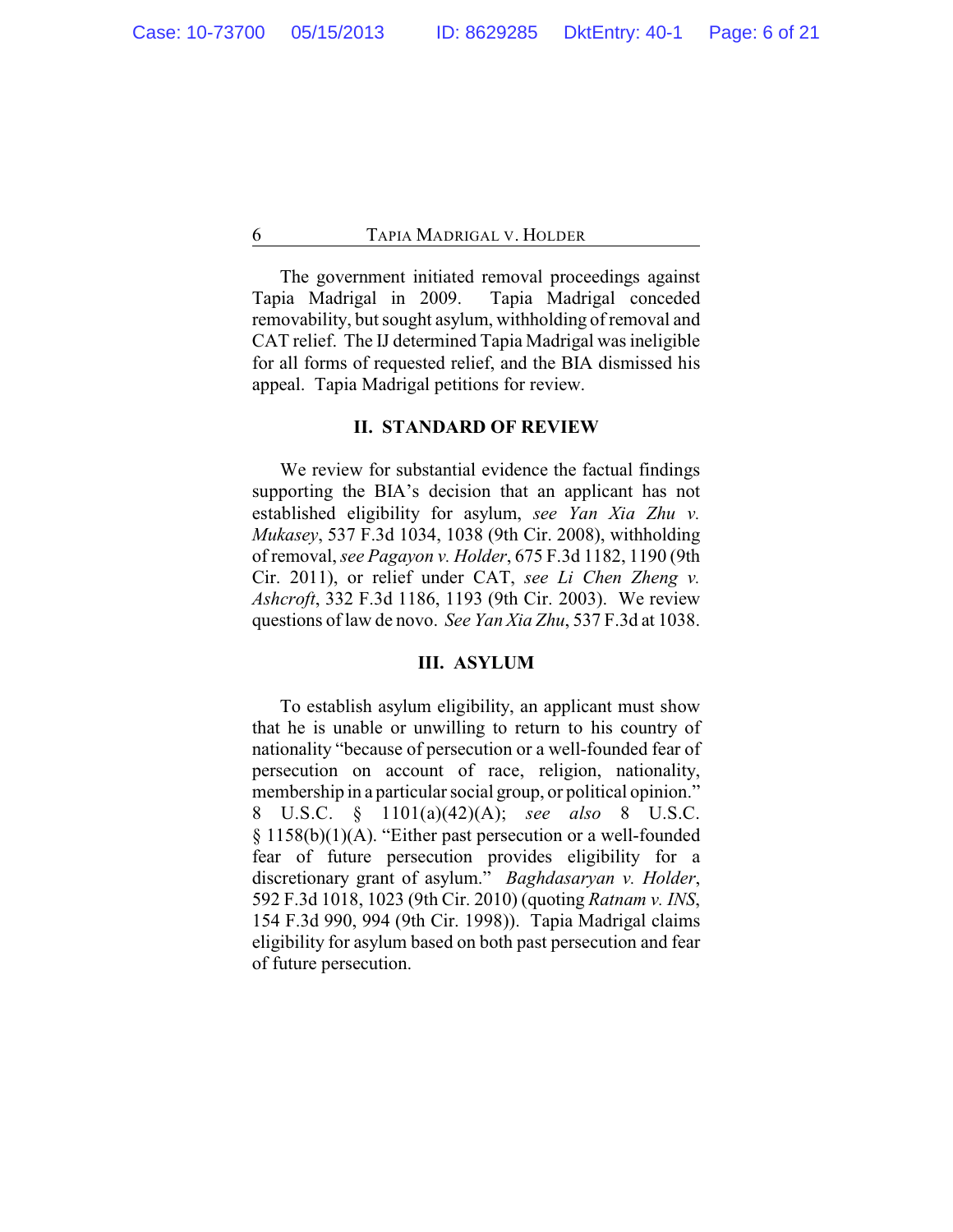## **A. PAST PERSECUTION**

"An applicant alleging past persecution has the burden of establishing that (1) his treatment rises to the level of persecution; (2) the persecution was on account of one or more protected grounds; and (3) the persecution was committed by the government, or by forces that the government was unable or unwilling to control." *Id*. Tapia Madrigal contends that (1) the kidnapping, beatings, death threats, inquiries regarding his whereabouts, drive-by shooting and threatening note rise to the level of persecution; (2) this persecution was on account of an imputed political opinion and on account of his membership in the particular social group of former Mexican army soldiers who participated in anti-drug activity; and (3) the Mexican government is unable or unwilling to control Los Zetas.

The BIA's conclusion that Tapia Madrigal was not persecuted "on account of" an imputed political opinion is supported by substantial evidence. Nothing in the record suggests that members of Los Zetas believed Tapia Madrigal held a political belief contrary to their own. For the reasons expressed below, however, his claim that he was persecuted on account of his membership in a particular social group might be meritorious. We therefore remand this claim for further proceedings.

## **1. Degree of Harm**

Tapia Madrigal bases his past persecution argument partially on the mistreatment he endured while in the military and partially on events that occurred after he left the military. The BIA correctly concluded that mistreatment suffered while Tapia Madrigal was in the army cannot support his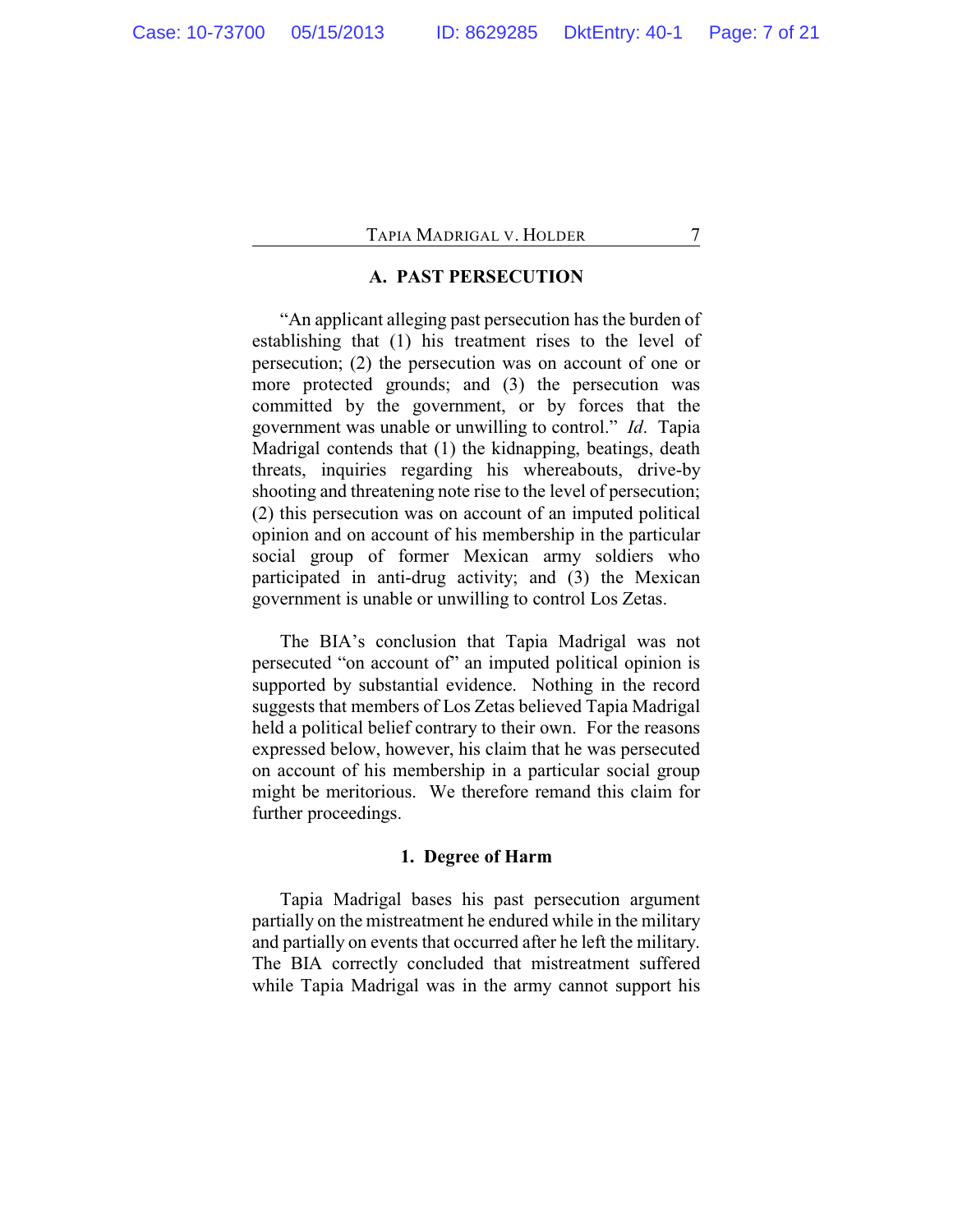claim of past persecution on account of a particular social group because he was not a *former* soldier at that time and his particular social group is comprised of only former soldiers. Mistreatment suffered while an applicant was an active military member does not by itself provide a basis for asylum because active duty members of the military do not constitute a social group. *See Cruz-Navarro v. INS*, 232 F.3d 1024, 1029 (9th Cir. 2000) ("Persecution occurring because a person is a current member of . . . the military . . . is not on account of one of the grounds enumerated in the Act." (internal quotation marks omitted)); *Matter of Fuentes*, 19 I & N Dec. 658, 661 (BIA 1988) (holding that the dangers faced by soldiers "as a result of that status alone are not ones faced on account of race, religion, nationality, membership in a particular social group, or political opinion"); *see also Chanco v. INS*, 82 F.3d 298, 302 (9th Cir. 1996). However, "[o]ur cases have . . . drawn a distinction between *current* and *former* military or police service when determining the scope of a cognizable social group under the INA." *Cruz-Navarro*, 232 F.3d at 1029. Thus, Tapia Madrigal cannot establish past persecution arising from his time in the army. We nonetheless consider these incidents to the extent they inform our analysis of the mistreatment he suffered after leaving the military.

Tapia Madrigal points to three incidents that occurred after he left the military to help establish his claim of past persecution: the attempts of unknown individuals to find him after he relocated, the drive-by shooting and the anonymous threatening note (collectively, "post-military incidents"). The BIA's conclusion that these incidents, which include an attempt to murder Tapia Madrigal, do not rise to the level of past persecution is contrary to our precedent. *See Lopez v. Ashcroft*, 366 F.3d 799, 803 (9th Cir. 2004) ("[A]ssaults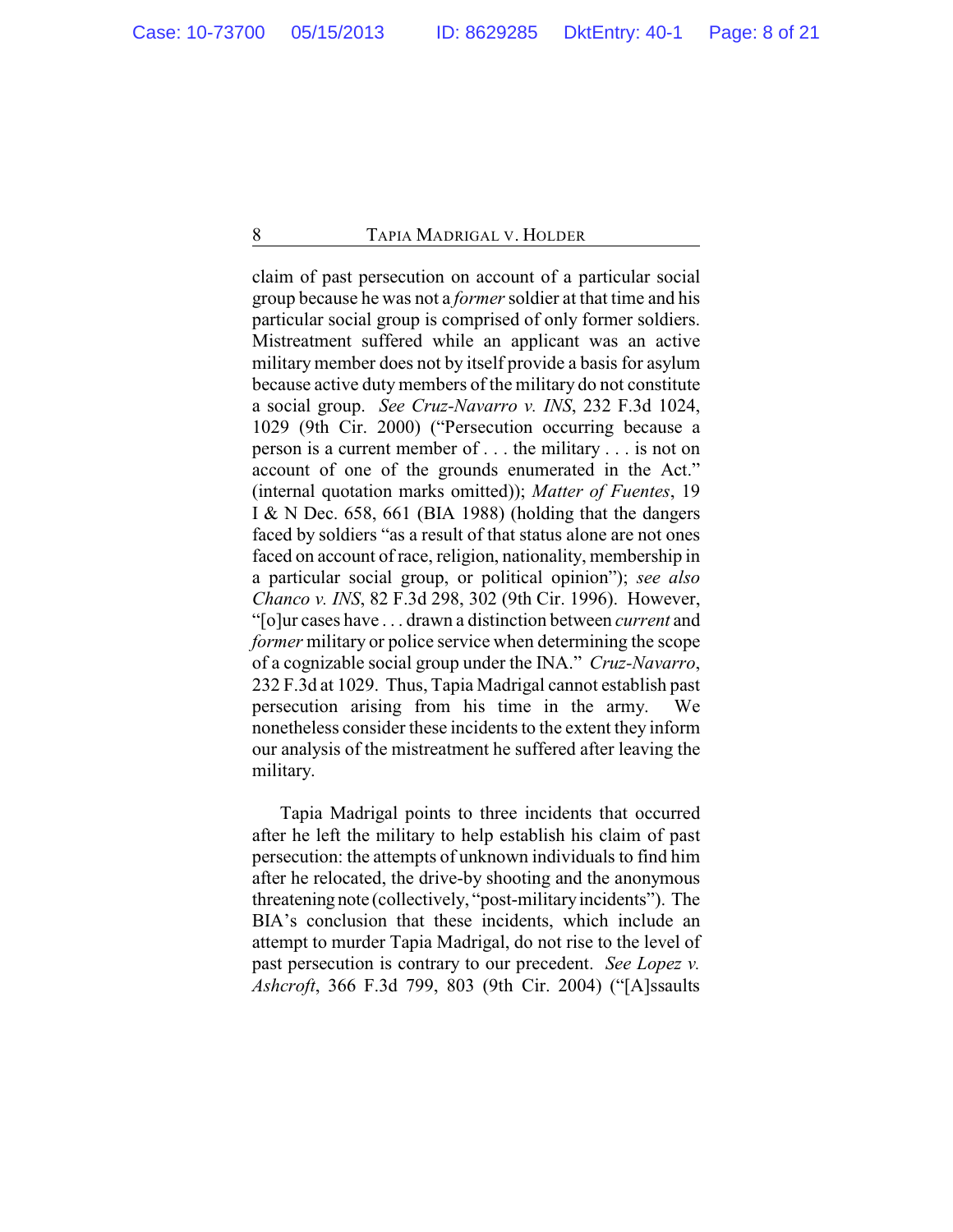threatening life itself constitute persecution."). If the postmilitary incidents – certainly the murder attempt – are attributable to Los Zetas, then the cartel subjected Tapia Madrigal to mistreatment severe enough to provide a basis for asylum eligibility, assuming the other necessary factors are also present.**<sup>2</sup>**

The BIA discounted the post-military incidents because, in its view, "no evidence" supports Tapia Madrigal's belief that Los Zetas were responsible. The BIA appears to have reached this conclusion by viewing each incident in isolation, instead of examining the totality of the circumstances. This was error because the post-military incidents took place in the context of a larger pattern of conduct. First, Tapia Madrigal was kidnapped, detained, beaten and threatened with death for his role in transporting arrestees who were members of Los Zetas. Second, the soldiers who actually arrested those cartel members were beheaded. Third, Tapia Madrigal's commanding officer was killed. Fourth, after Tapia Madrigal tried to quietly relocate, unknown individuals inquired regarding his whereabouts. Fifth, he was shot at on the street from a passing car. Sixth, his family received an anonymous threatening note.

<sup>&</sup>lt;sup>2</sup> The BIA held that, even considering the kidnapping, detention and beatings Tapia Madrigal endured while he was in the army, the mistreatment he suffered was not severe enough to constitute persecution. In light of the significant circuit authority to the contrary, *see, e.g.*, *Lopez*, 366 F.3d at 803 (murder attempts constitute persecution); *Fedunyak v. Gonzales*, 477 F.3d 1126, 1129 (9th Cir. 2007) (beatings and death threats constitute persecution); *Tarubac v. INS*, 182 F.3d 1114, 1118 n.2 (9th Cir. 1999) (kidnapping, beatings and threats constitute persecution), the government on appeal explicitly decided not to defend this part of the BIA's ruling.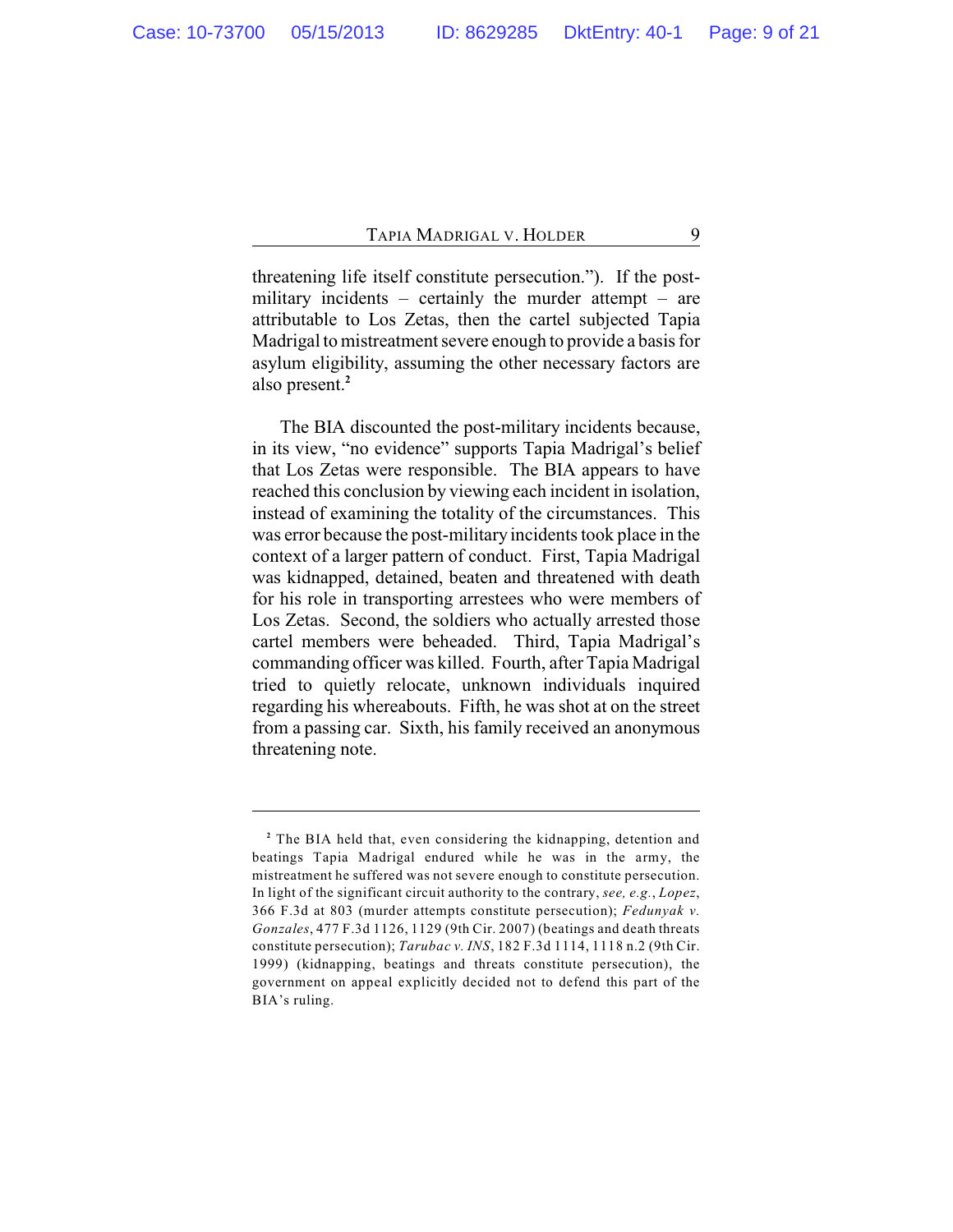Viewed in context, Tapia Madrigal's belief that the three post-military incidents are attributable to Los Zetas is more than pure speculation. The course of conduct and surrounding circumstances provide circumstantial evidence that Los Zetas were the ones who inquired about his whereabouts, shot at him on the street and sent the threatening note. Although it is Tapia Madrigal's burden to establish his eligibility for asylum, he may satisfy this burden with circumstantial evidence. *See Singh v. Gonzales*, 439 F.3d 1100, 1111 (9th Cir. 2006); *Bhasin v. Gonzales*, 423 F.3d 977, 984 (9th Cir. 2005). Because his explanation for the post-military events is plausible and supported by circumstantial evidence, it must be credited in the absence of an explanation that is at least as plausible. *See Navas v. INS*, 217 F.3d 646, 657 (9th Cir. 2000) ("[T]his court has held persecution to be on account of political opinion where there appears to be no other logical reason for the persecution at issue."); *see also Li v. Holder*, 559 F.3d 1096, 1112 (9th Cir. 2009) (inferring that the asylum applicant's mistreatment was on account of his political opinion in the absence of any other logical explanation); *Navas*, 217 F.3d at 656–57, 660–61 (same); *Hernandez-Ortiz v. INS*, 777 F.2d 509, 516–17 (9th Cir. 1985) (same), *superseded by statute on other grounds as stated in Parussimova v. Mukasey*, 555 F.3d 734, 739–40 (9th Cir. 2009).

We therefore remand for the BIA to determine whether other plausible explanations for the post-military incidents exist and, if so, whether Tapia Madrigal has met his burden to establish that Los Zetas are likely responsible. If the BIA finds that Los Zetas are likely responsible for the murder attempt, an extremely serious incident, that would be sufficient to show persecution. *See Lopez*, 366 F.3d at 803. Unlike the shooting, the other two post-military incidents are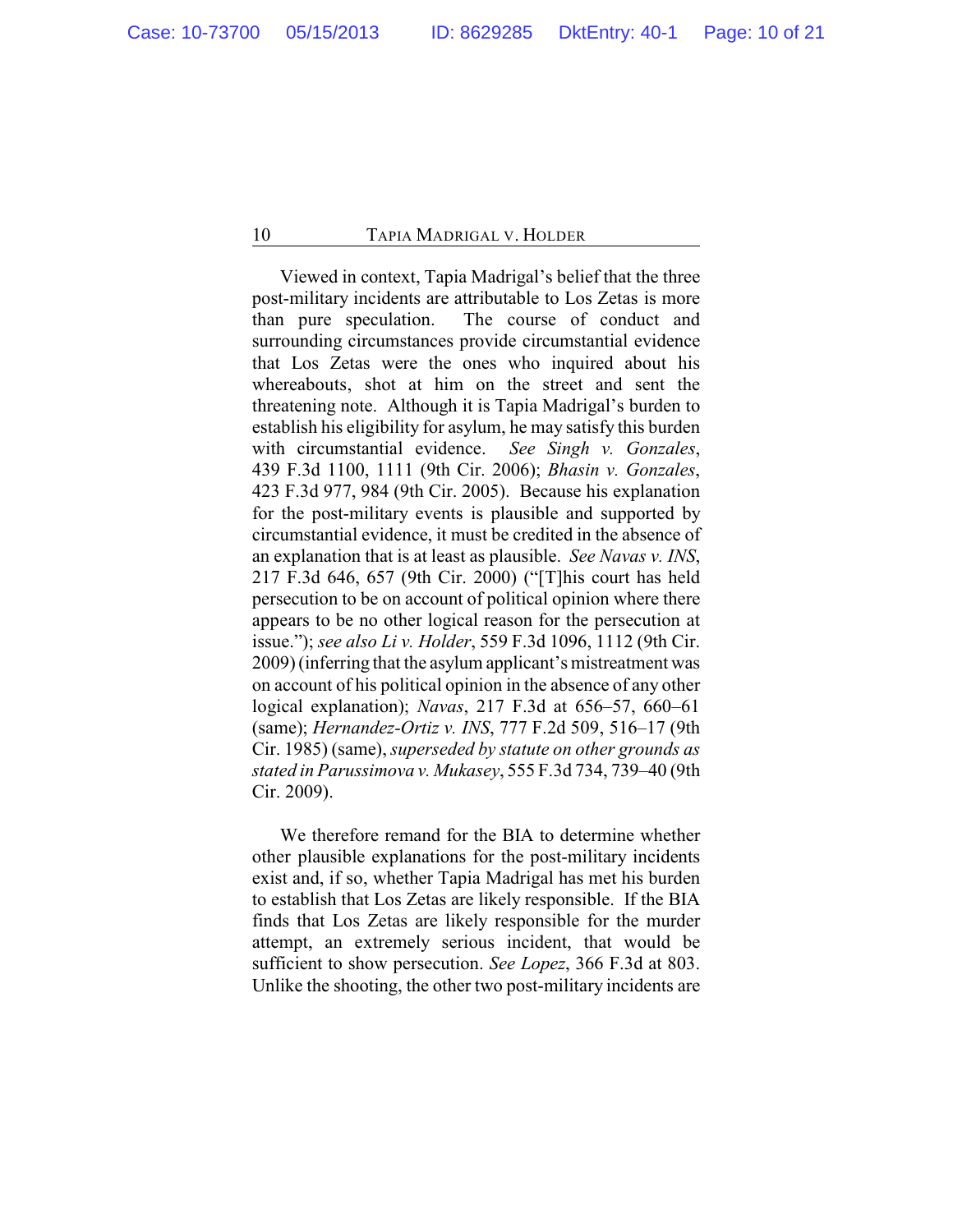not individually severe enough to constitute past persecution, but viewed as part of a course of conduct, could justify or reinforce a finding of persecution if traceable to Los Zetas.

## **2. Causal Nexus**

The BIA concluded that the lack of a nexus between the persecution Tapia Madrigal suffered and a protected ground precludes a grant of asylum. We agree that Tapia Madrigal has not established a nexus between his persecution and an imputed political opinion. However, if Tapia Madrigal can establish that Los Zetas are responsible for his post-military persecution as discussed above, then the record compels the conclusion that such persecution was on the basis of his membership in the particular social group of "former Mexican army soldiers who participated in anti-drug activity."

The BIA acknowledged that Tapia Madrigal's social group has the requisite particularly and social visibility to be cognizable under the Immigration and Nationality Act. But the BIA concluded, without discussion, that he had not established a nexus between the "vague" post-military incidents and his membership in this social group. To the extent the BIA's conclusion rested on its view that Tapia Madrigal had not established Los Zetas as the source of these incidents, we have explained above why its reasoning is flawed. If the BIA meant that even if Los Zetas were involved there would be no nexus, that is not supported by the record. Assuming it was Los Zetas who continued to go after Tapia Madrigal after he left the military, the record shows that one central reason was his status as a former Mexican army soldier who had participated in anti-drug activity.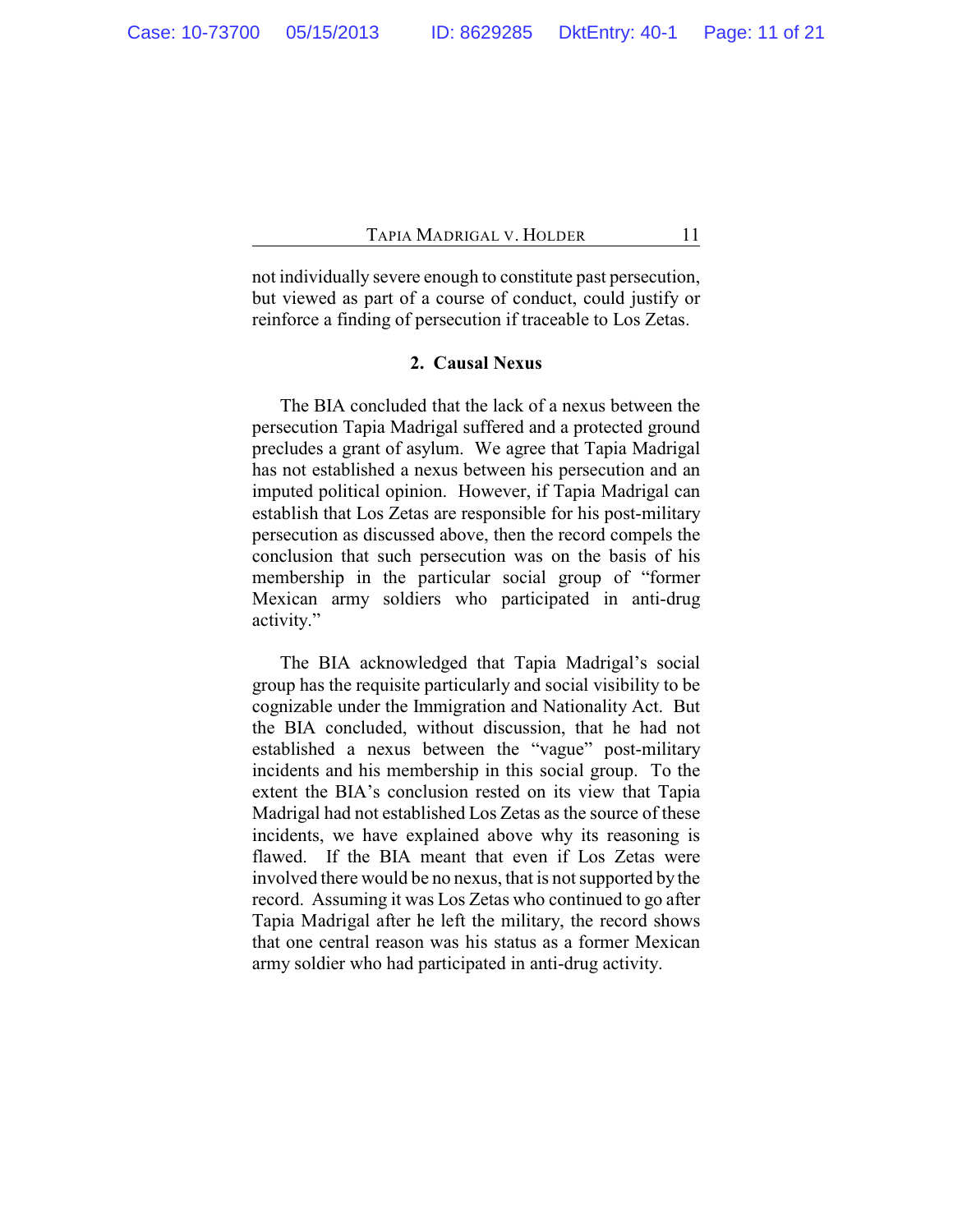Tapia Madrigal had no trouble with Los Zetas before his face was broadcast transporting arrestees from the cartel to a different detention facility. After the broadcast, however, other members of Los Zetas kidnapped, beat and threatened him the next time he was on leave. From the kidnappers' communications and demands during the event, we know it was his participation in the transfer of the arrestees that prompted this abuse. If Los Zetas continued to pursue Tapia Madrigal even after he left the army, the record compels the conclusion that such mistreatment was motivated by the cartel's disapproval of his anti-drug activities and its hope to intimidate him and others like him.

The government contends that because Los Zetas' mistreatment of Tapia Madrigal after he left the military was "retribution" for actions he took while in the military, there is no nexus to his social group membership. Although mistreatment motivated purely by personal retribution will not give rise to a valid asylum claim, *see Ayala v. Holder*, 640 F.3d 1095, 1098 (9th Cir. 2011), if a retributory motive exists alongside a protected motive, an applicant need show only that a protected ground is "one central reason" for his persecution. 8 U.S.C.  $\S$  1158(b)(1)(B)(i).<sup>3</sup> For example, in *Henriquez-Rivas v. Holder*, 707 F.3d 1081 (9th Cir. 2013) (en banc), we held that Salvadorans who testified in open court against drug cartels could constitute a particular social group,

 $\frac{3}{3}$  In *Ayala*, the asylum applicant was attacked and threatened by the very same drug dealers "he had personally arrested" while he was in the military. *Ayala*, 640 F.3d at 1096. We emphasized that it was the same individuals the applicant had targeted who later sought him out for revenge after he left the military. *See id*. at 1096, 1098. Here, in contrast, there is no suggestion that Tapia Madrigal's mistreatment has been or will be at the hands of the same members of Los Zetas he transferred. *Ayala*, a case of purely personal retribution, is not controlling.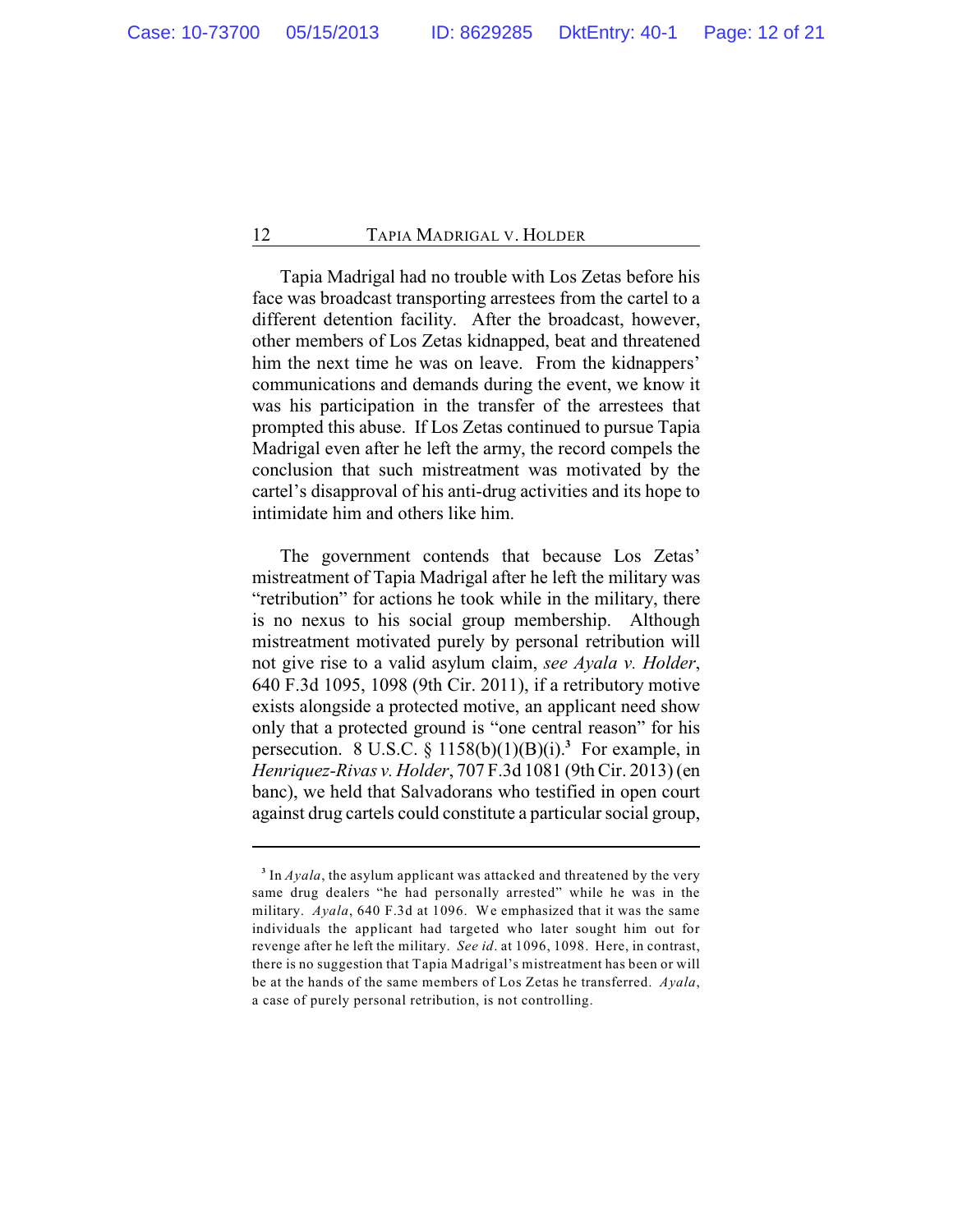and we faulted the BIA for "fail[ing] to consider significant evidence that Salvadoran society recognizes the unique vulnerability of people who testify against gang members in criminal proceedings, because gang members are likely to target these individuals as a group." *Id*. at 1092. Gang persecution of adverse witnesses would certainly have revenge as one motive, but group-based intimidation would be another. "[A]nti-cartel informants, who might not be recognizable on-sight as members of that group, would be socially visible – particularly to revenge-seeking cartel members – if their identity were discovered because they testified in court, as Henriquez-Rivas did here." *Id*. at 1088. In Tapia Madrigal's case, even if revenge partially motivated Los Zetas' mistreatment of him, the record makes clear that their desire to intimidate members of his social group was another central reason for the persecution.

## **3. Willingness and Ability to Control Los Zetas**

The BIA concluded that the Mexican government is willing and able to control Los Zetas, precluding Tapia Madrigal from obtaining asylum on any basis. This conclusion was the result of legal error: the BIA appears to have focused only on the Mexican government's willingness to control Los Zetas, not its *ability* to do so. The BIA cited various statistics on the efforts of the national Mexican government to combat drug violence, but it did not examine the efficacy of those efforts.

Significant evidence in the record calls into doubt the Mexican government's ability to control Los Zetas. The available country conditions evidence demonstrates that violent crime traceable to drug cartels remains high despite the Mexican government's efforts to quell it. According to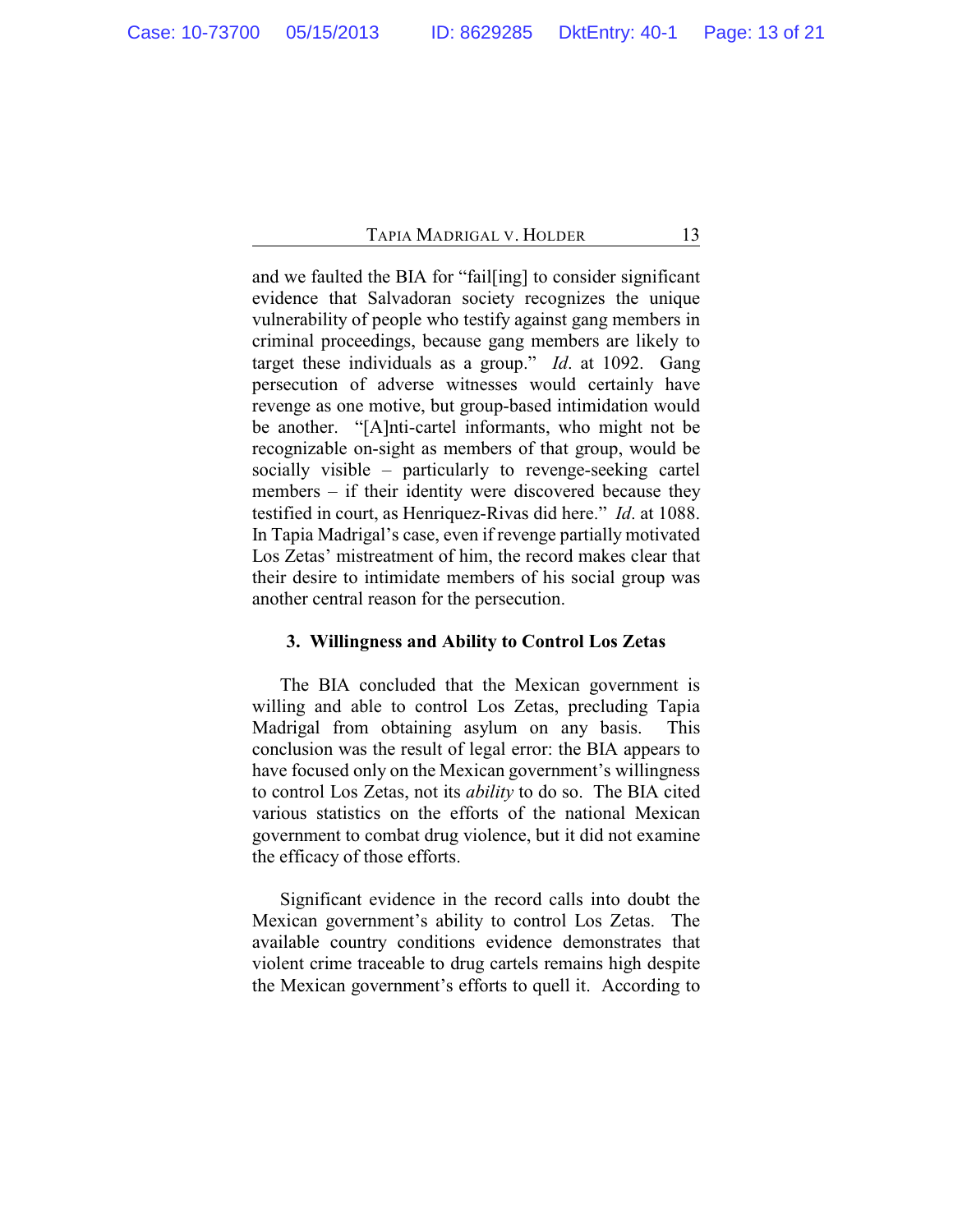one State Department report, as a result of the Mexican government's increased pressure against narco-traffickers, "drug-related assassinations and kidnappings have reached unprecedented levels . . . including the deaths of 522 military and law enforcement officials" in 2008. David T. Johnson, U.S. Dep't of State, Guns, Drugs and Violence: The Merida Initiative and the Challenge in Mexico (2009). Furthermore, notwithstanding the superior efforts of the Mexican government at the national level, corruption at the state and local levels "continue[s] to be a problem." U.S. Dep't of State, 2008 Human Rights Report: Mexico (2009). Many police officers are "involved in kidnapping, extortion, or providing protection for, or acting directly on behalf of, organized crime and drug traffickers," which leads to the "continued reluctance of many victims to file complaints." *Id.* Some of the successes cited in the BIA's opinion – such as the arrests during a seven-year period of "79,000 people on drug trafficking related charges" – may be of limited practical significance to Tapia Madrigal's situation, because corruption is also rampant among prison guards, and prisoners can and do break out of prison with the guards' help. *See, e.g.*, Marc Lacey, *Mexico's Drug Traffickers Continue Trade in Prison*, N.Y. Times, Aug. 11, 2009.

Because the BIA appears to have considered only the Mexican government's willingness to control Los Zetas and not its ability to do so insofar as it might affect Tapia Madrigal's asylum application, we remand for the BIA to consider in the first instance whether the Mexican government is *able* to control Los Zetas. *See INS v. Orlando Ventura*, 537 U.S. 12, 16–17 (2002) (requiring remand when the BIA has not yet considered an issue); *Lopez v. Ashcroft*, 366 F.3d 799, 805–07 (9th Cir. 2004) (remanding the case to the BIA where the BIA's decision was based on erroneous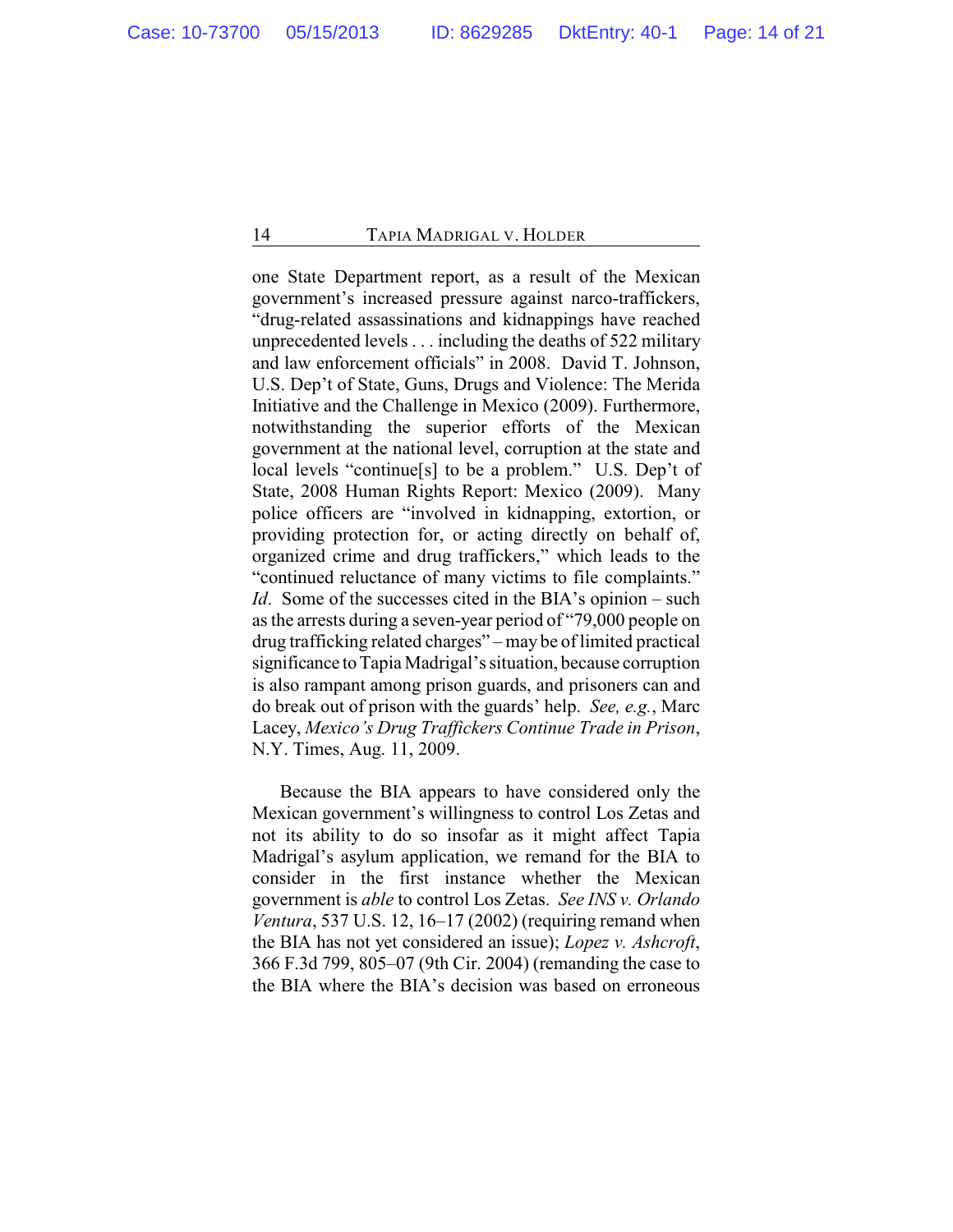legal standards); *Pannu v. Holder*, 639 F.3d 1225, 1229 (9th Cir. 2011) (same).

\*\*\*

We therefore grant the petition with respect to Tapia Madrigal's past persecution claim and remand to the BIA. On remand, the BIA must determine whether the postmilitary incidents are attributable to Los Zetas and whether the Mexican government is able to control Los Zetas as relevant to those in Tapia Madrigal's particular social group. If the BIA determines both that Los Zetas are likely responsible for the drive-by shooting – a logical conclusion in this context if no other plausible explanation is proffered – and that Mexico was unable to control Los Zetas, then Tapia Madrigal is eligible for asylum, because a murder attempt rises to the level of persecution and his membership in the relevant social group is one central reason for the persecution.

#### **B. FUTURE PERSECUTION**

The BIA disposed of Tapia Madrigal's claim of a wellfounded fear of future persecution by concluding that the Mexican government is willing and able to control Los Zetas. As discussed above, the BIA did not sufficiently consider Mexico's *ability* to control Los Zetas, so we grant the petition and remand for further proceedings on Tapia Madrigal's claim of future persecution.

Even if the BIA determines that Tapia Madrigal has not suffered past persecution because the drive-by shooting is not attributable to Los Zetas, it must still consider whether he is likely to suffer future mistreatment at the hands of Los Zetas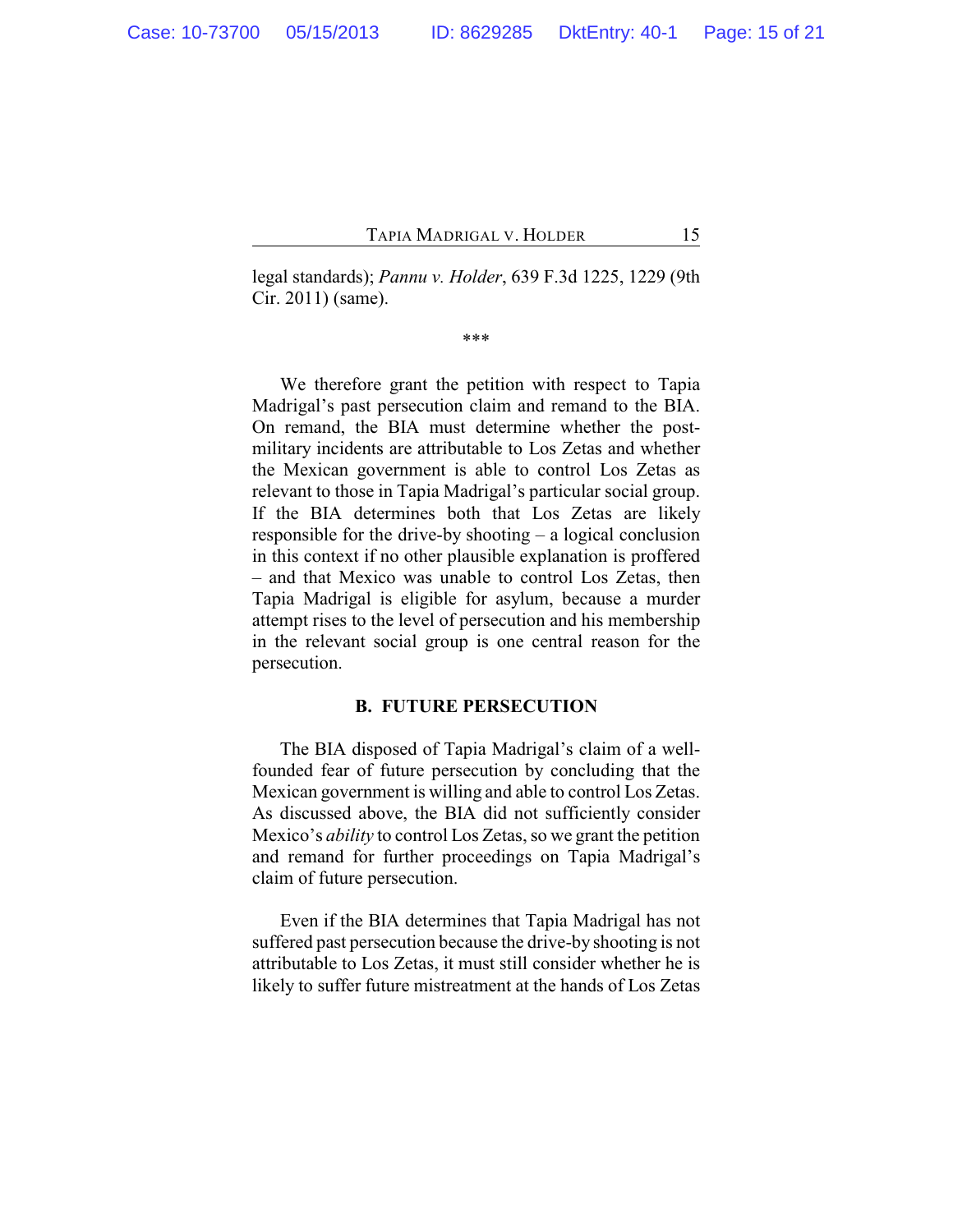severe enough to give rise to an asylum claim. The BIA should consider the kidnapping Tapia Madrigal endured while he was in the military, the fates of his fellow soldiers, any post-military incidents the BIA determines are attributable to Los Zetas and any country conditions evidence describing how Los Zetas treat former soldiers who participated in anti-drug activity.<sup>4</sup> If the BIA concludes that the Mexican government cannot control Los Zetas and that Tapia Madrigal has a well-founded fear of severe mistreatment at their hands, then he is eligible for asylum because a causal nexus would necessarily exist between that mistreatment and his membership in a particular social group, as discussed above.

## **IV. WITHHOLDING OF REMOVAL**

An applicant is entitled to withholding of removal if his "life or freedom would be threatened in that country because of the alien's race, religion, nationality, membership in a particular social group, or political opinion." 8 U.S.C. § 1231(b)(3)(A). The BIA denied withholding of removal based on the Mexican government's willingness and ability to control Los Zetas and based on the lack of a nexus between any past or future persecution and a protected ground. Because we reject the BIA's finding on the lack of a causal nexus and remand on the issue of the government's ability to control Los Zetas, we also grant the petition on this claim and

<sup>&</sup>lt;sup>4</sup> If attributable to Los Zetas, even those post-military incidents that do not standing alone rise to the level of persecution – the inquiries about his location and the anonymous note – could provide evidence that Los Zetas have "marked" Tapia Madrigal and would continue to seek him out for abuse if returned to Mexico.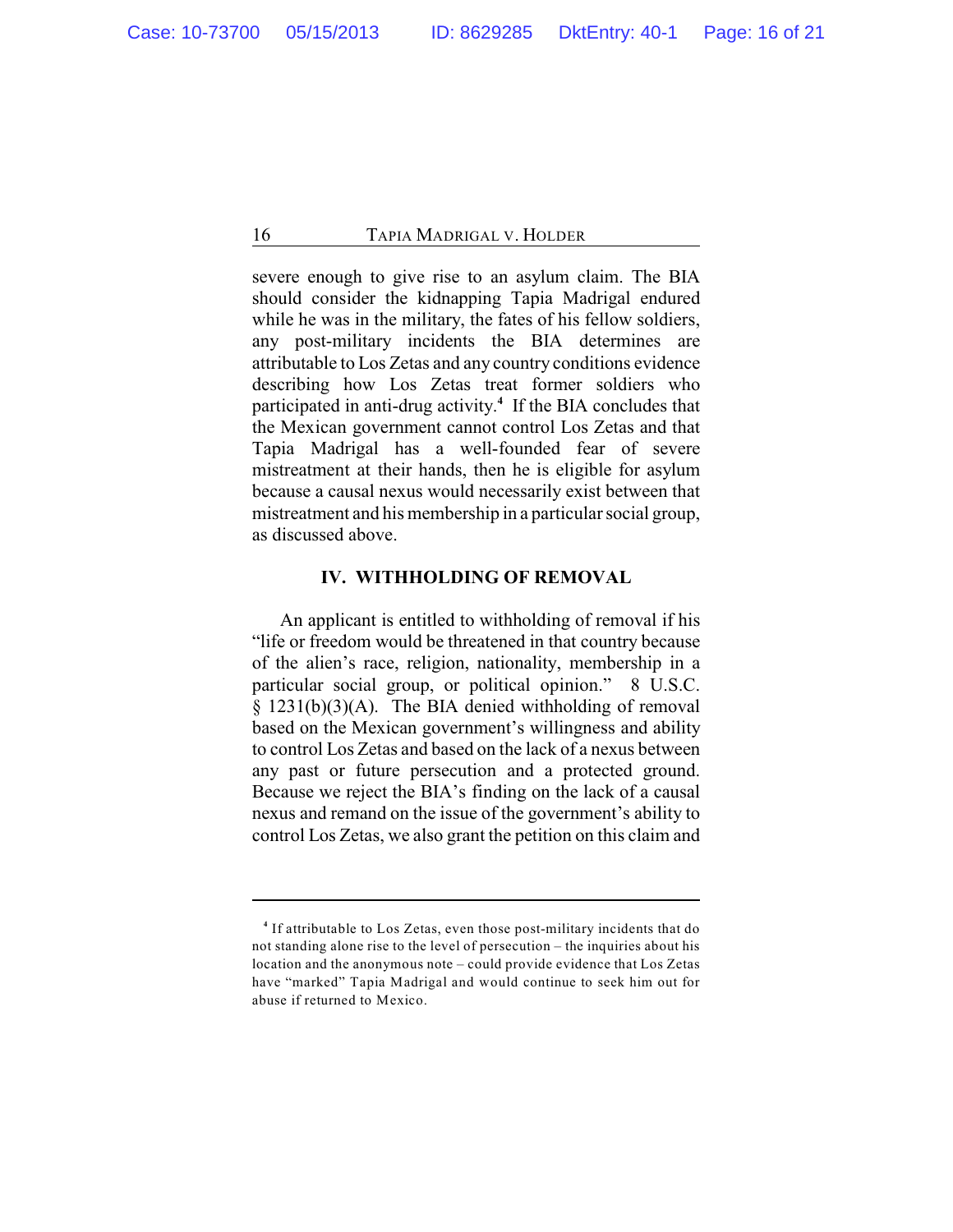remand to theBIA to reconsider Tapia Madrigal's application for withholding of removal.

## **V. CONVENTION AGAINST TORTURE**

An applicant is eligible for CAT relief if he establishes that "it is more likely than not that he or she would be tortured if removed to the proposed country of removal." 8 C.F.R. § 208.16(c)(2). Torture is "any act by which severe pain or suffering, whether physical or mental, is intentionally inflicted on a person . . . when such pain or suffering is inflicted by or at the instigation of or with the consent or acquiescence of a public official or other person acting in an official capacity." 8 C.F.R. § 208.18(a)(1). Thus, a CAT applicant must show both a greater than 50 percent likelihood that he will be tortured, *see Cole v. Holder*, 659 F.3d 762, 770 (9th Cir. 2011), and that a public official would inflict, instigate, consent to or acquiesce in that torture, *see* 8 C.F.R.  $$208.18(a)(1).$ 

## **A. LIKELIHOOD OF TORTURE**

Under CAT's implementing regulations, the BIA must consider all evidence of country conditions to determine the likelihood that an applicant would be tortured. *See* 8 C.F.R. § 1208.16(c)(3) ("In assessing whether it is more likely than not that an applicant would be tortured in the proposed country of removal, *all* evidence relevant to the possibility of future torture *shall* be considered, including, but not limited to: . . . (iii) Evidence of gross, flagrant or mass violations of human rights within the country of removal, where applicable; and (iv) Other relevant information regarding conditions in the countryofremoval." (emphases added));*see also Cole*, 659 F.3d at 771–72 ("[W]here there is any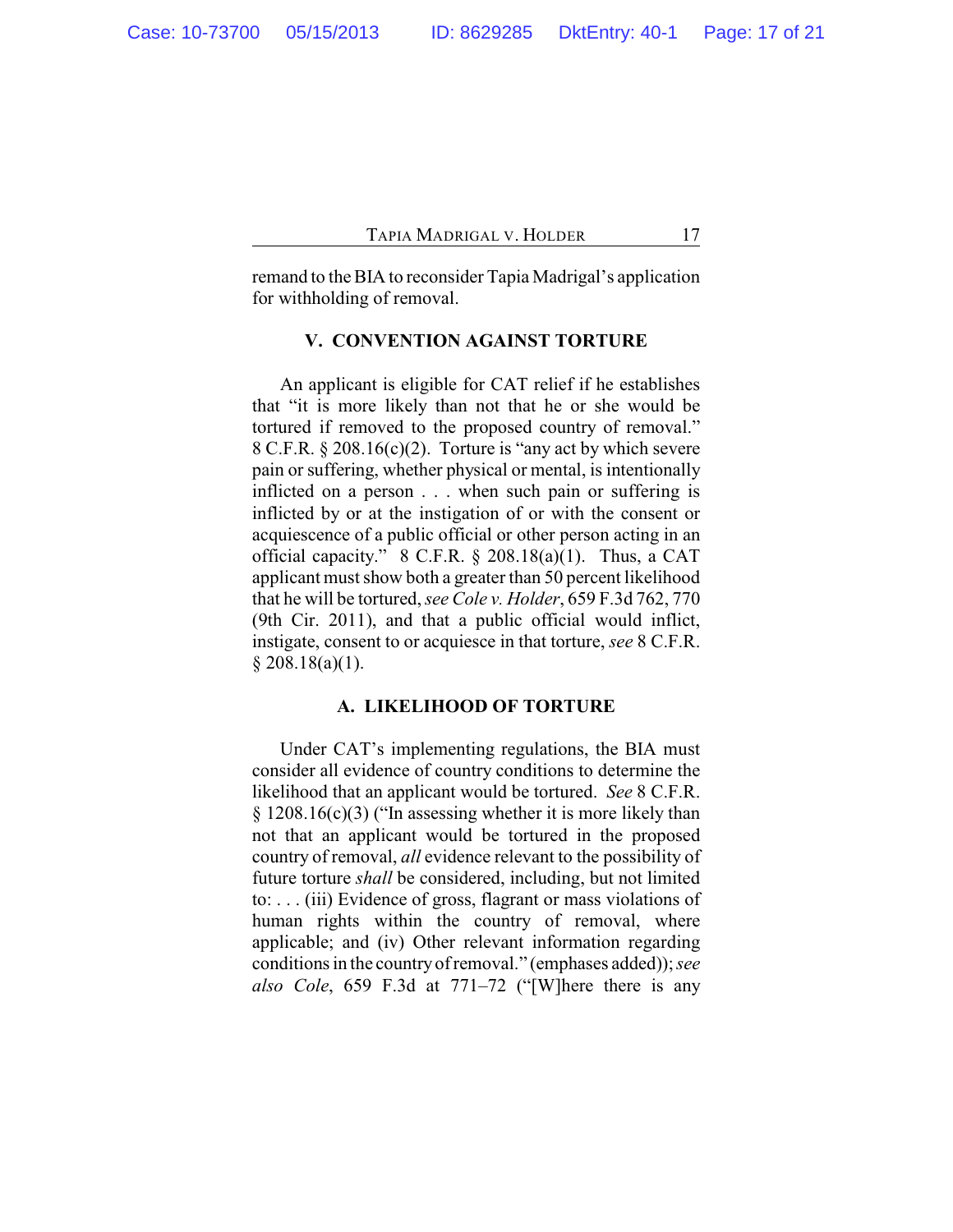indication that the BIA did not consider all of the evidence before it, a catchall phrase [stating that the BIA considered all the evidence] does not suffice, and the decision cannot stand."); *Aguilar-Ramos v. Holder*, 594 F.3d 701, 705–06 (9th Cir. 2010) (remanding a CAT claim where the BIA and the IJ failed to consider a portion of the country condition evidence).

It appears the BIA did not consider all the country condition evidence Tapia Madrigal properly placed before it. The BIA faulted Tapia Madrigal for appending to his appellate brief "new" country conditions evidence that he had not presented to the IJ, stating that it would not consider this "new" material. In fact, none of the country condition evidence was new; all of it had been presented to the IJ. Given the high likelihood that the BIA did not consider all the country condition evidence properly before it, remand is appropriate.

On remand, the BIA must determine whether it is more likely than not that Tapia Madrigal would be tortured if removed to Mexico. The BIA must consider all country condition evidence, the kidnapping that occurred while Tapia Madrigal was in the military, the fates of his fellow soldiers and any post-military incidents it determines are attributable to Los Zetas. While relatively minor forms of abuse do not constitute torture, if the BIA determines that Tapia Madrigal is more likely than not to be murdered if returned to Mexico, that could constitute torture. *See Cole v. Holder*, 659 F.3d at 771 ("'Acts constituting torture' under CAT 'are varied, and include beatings and killings.'" (quoting *Bromfield v. Mukasey*, 543 F.3d 1071, 1079) (9th Cir. 2008))); *see also Comollari v. Ashcroft*, 378 F.3d 694, 697 (7th Cir. 2004) (Posner, J.).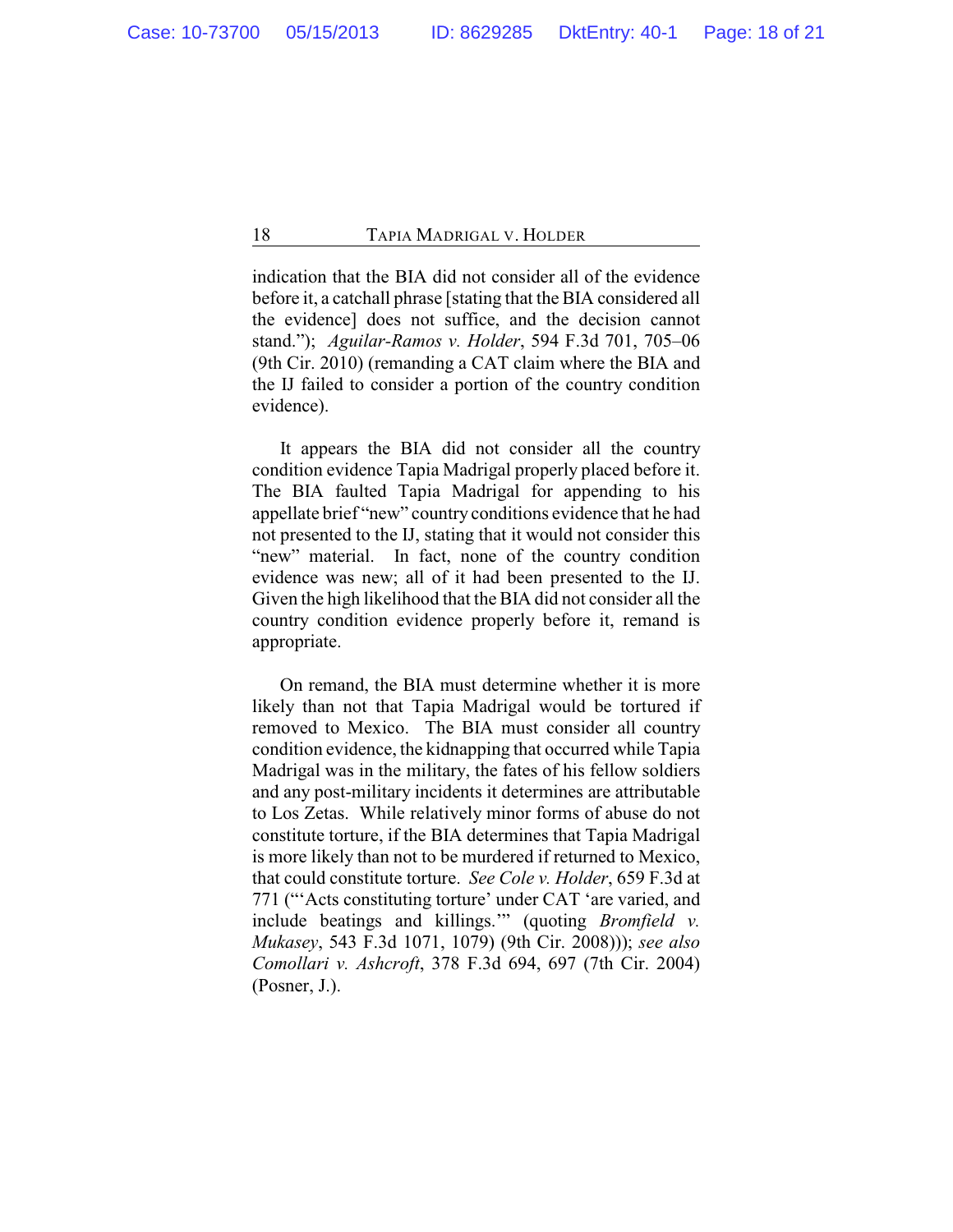# **B. ACQUIESCENCE OF A PUBLIC OFFICIAL**

Without analysis, the BIA concluded that any torture Tapia Madrigal is likely to suffer would not be with the consent or acquiescence of a public official. The BIA failed to "state with sufficient particularity and clarity the reasons for" this decision and so does not "provide an adequate basis for this court to conduct its review." *Castillo v. INS*, 951 F.2d 1117, 1121 (9th Cir. 1991). The inquiry about whether Mexican officials would acquiesce in torture is related to the inquiry in the asylum context of whether the Mexican government is not just willing but also able to control Los Zetas, at least insofar as it would affect Tapia Madrigal. Both require examining the efficacy of the government's efforts to stop the drug cartels' violence, and both are affected by the degree of corruption that exists in Mexico's government. Remand is therefore also appropriate for the BIA to consider whether a Mexican public official is likely to acquiesce in any torture Tapia Madrigal might suffer.

"Acquiescence of a public official requires that the public official, prior to the activity constituting torture, have awareness of such activity and thereafter breach his or her legal responsibility to intervene to prevent such activity." 8 C.F.R. § 208.18(a)(7). Although the public official must have "awareness" of the torturous activity, he need not have actual knowledge of the specific incident of torture. *See Li Chen Zheng v. Ashcroft*, 332 F.3d 1186, 1194–96 (9th Cir. 2003). Acquiescence also does not require that the public official approve of the torture, even implicitly. *See id.* It is sufficient that the public official be aware that torture of the sort feared by the applicant occurs and remain willfully blind to it. *See id*.; *Aguilar-Ramos*, 594 F.3d at 705–06.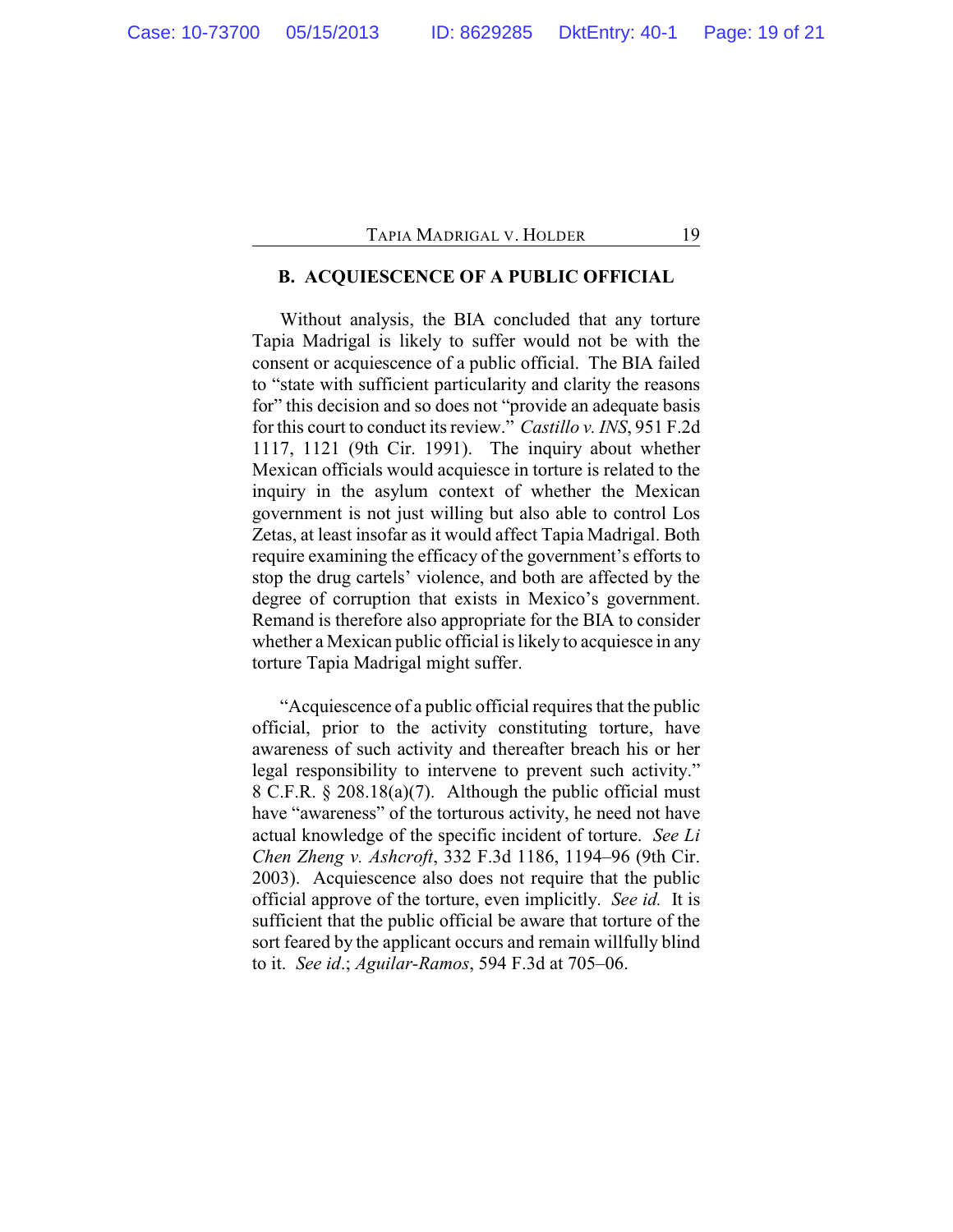Importantly, an applicant for CAT relief need not show that the entire foreign government would consent to or acquiesce in his torture. He need show only that "a public official" would so acquiesce. 8 C.F.R. § 208.18(a)(1); *see Li Chen Zheng*, 332 F.3d at 1189–96 (remanding a CAT claim to the BIA where corrupt Chinese officials at the local level colluded with human smugglers, even though the national government "appears to be taking active measures to target people smugglers," *id*. at 1191). Voluminous evidence in the record explains that corruption of public officials in Mexico remains a problem, particularly at the state and local levels of government, with police officers and prison guards frequently working directly on behalf of drug cartels. Facing analogous facts, the Eighth Circuit held that eligibility for CAT relief

> does not require that the public official [who acquiesces in torture] be executing official state policy or that the public official be the nation's president or some other official at the upper echelons of power. . . . [I]t is not contrary to the purpose of the CAT . . . to hold Mexico responsible for the acts of its officials, including low-level ones, even when those officials act in contravention of the nation's will  $\ldots$ .

*Ramirez-Peyro v. Holder*, 574 F.3d 893, 901 (8th Cir. 2009). We agree. If public officials at the state and local level in Mexico would acquiesce in any torture Tapia Madrigal is likely to suffer, this satisfies CAT's requirement that a public official acquiesce in the torture, even if the federal government in Mexico would not similarly acquiescence. We therefore remand for the BIA to consider whether any torture Tapia Madrigal is likely to endure if returned to Mexico